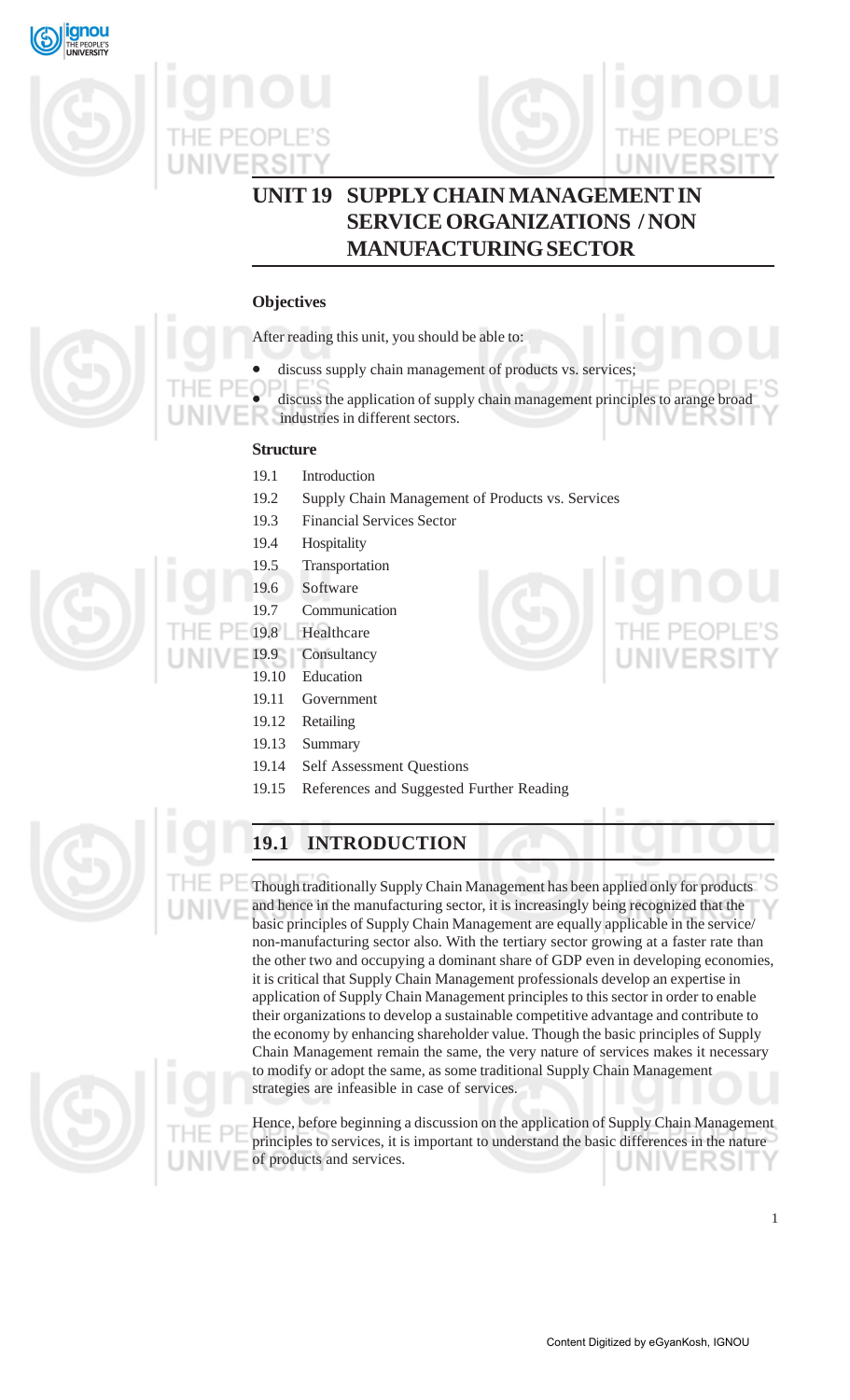## **19.2 SUPPLY CHAIN MANAGEMENT OF PRODUCTS VS. SERVICES**

The essential differences in the supply chain management of products vs. services are discussed below.

- *Simultaneous Production/Consumption:* A large number of services can only be rendered when actually demanded e.g. banking, nursing etc. This leads to the second major difference i.e. absence of "inventory" concept.
- *Absence of "Inventory" Concept:*As stated above it is not possible to "store" a number of services in order to do a capacity matching between demand and supply, as is possible in case of products. Hence, this needs to be done by building up resources rather than the services to do demand – supply matching.
- *Low/no Cost of Inventory/Production:* In a number of services/products (typically software), the incremental cost of either production or holding "inventory" is very low (or nil) in comparison to the value of product.
- *"Instantaneous/Rapid" Production:* In case of products/services, which can be digitally duplicated/copied, it is possible to "produce" virtually instantaneously at a very low cost e.g. movie prints, photograph copies etc.
- *Rapid/low Cost Distribution:* Similarly, in case of electronic digital distribution over channels such as Internet, the cost of distribution is very low and speed extremely rapid.
- *"Impossible" Distribution:* On the other hand, in case of some services, "distribution" is not possible as consumption has to happen at the spot of "production". (E.g. restaurants, hotels, etc.).
- *Instantaneous Value Destruction:* Unlike physical goods, which may gradually loose value over a time, services may incur sudden time related value destruction for e.g. once an aircraft takes off, the value of the unoccupied seats drops to zero.

Apart from these and such related other differences, most other Supply Chain Management principles and models (e.g. optimization, queuing theory, forecasting, DRP etc.) can be applied with suitable modifications to the service sector.

We will be discussing the application of Supply Chain Management principles to the following broad industries in the service sector, as they comprise a major part of the value generated by the sector.

- *1) Financial services* including banking, insurance, stock trading, FOREX trading etc. and allied services.
- *2) Hospitality* including hotels, restaurants, travel and tourism comprising road, rail, shipping and aviation industries pertaining to passenger transport.
- *3) Transportation* consists of goods transport by road, rail air or water including courier and post.
- *4) Software* though software may be considered a product also, we will look at the software development and distribution process from a service prospective.
- *5) Communication* this will include the Telco providing POTS as well as ISP's, mobile and satellite services etc. as well as broadcasting, telecasting and publishing industries.
- *6) Healthcare* includes hospitals, pharmacies and allied services.

2

**gnou** 

**SCM in Service Organization/Non-Manufacturing Sector**

## NIVERSI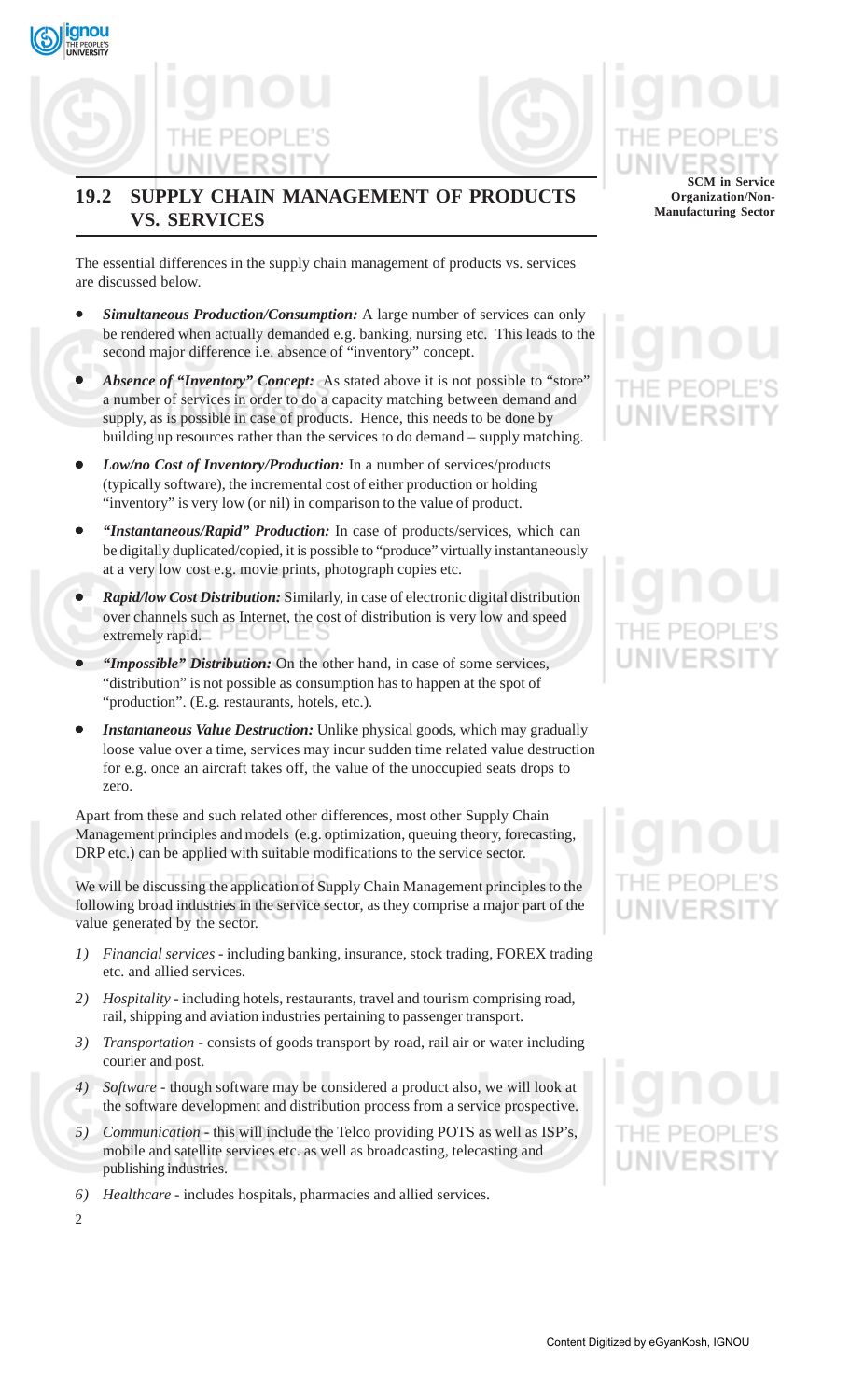



- *7) Consultancy* this would include knowledge management activities as well.
- *8) Education* both classroom and distance.
- *9) Government* this would include municipal, administrative, defence, police, judicial etc. services.
- *10) Retailing* includes trading and value added reselling.

We will now look in detail at the emerging trends in the supply chain of the abovementioned industries using a few examples from each sector.

### **Activity 1**

Can you list some further differences in the supply chain characteristics of products and services?

..............................................................................................................................

..............................................................................................................................

..............................................................................................................................

..............................................................................................................................

## **19.3 FINANCIAL SERVICES SECTOR**

In this section we will discuss about banking, online mortgages, credit cards and brokerages.

### **Banking**

*How banks are cutting costs and improving customer service - simultaneously by changing their supply chains from brick and mortar branches to ATM's and phone and net banking*

Electronic banking emerged in prototype form in 1975 and was introduced by some major banks as early as circa 1985. However, the absence of a critical mass of PCs and a PC friendly population stunted its growth. But today, there are 35 million plus PCs in US homes alone and the consumers there are now spending more on buying PCs than TV sets. Home banking software has come a long way too. The best part about e-banking is that, it cuts costs too (the estimated per transaction cost using an ATM is estimated at just 10% of that using a manual teller and net banking cuts that down further by about 90%!).

The banks have been distributing their services using the conventional supply chain for a long time. The key now is to understand that banking is a value added information business. The winners will be those who use technology to make it continually easier for customers to manage their money anywhere anytime at lower transaction costs.

### **Online mortgages**

### *No brokers, no branches and lower costs - AFI shows the way*

American Finance and Investment (AFI) is a new breed of lender with no branches and brokers. It aims to deliver a totally new experience to mortgage shoppers – the ability to finance a new house without setting foot outside the old one!

 $\overline{a}$ It's as easy as point, click and borrow. First you input data about your finances and your dream house. An online questionnaire then helps you choose from an array of loan alternatives. Once you have decided, you are qualified for a loan and offered a choice of mortgages.

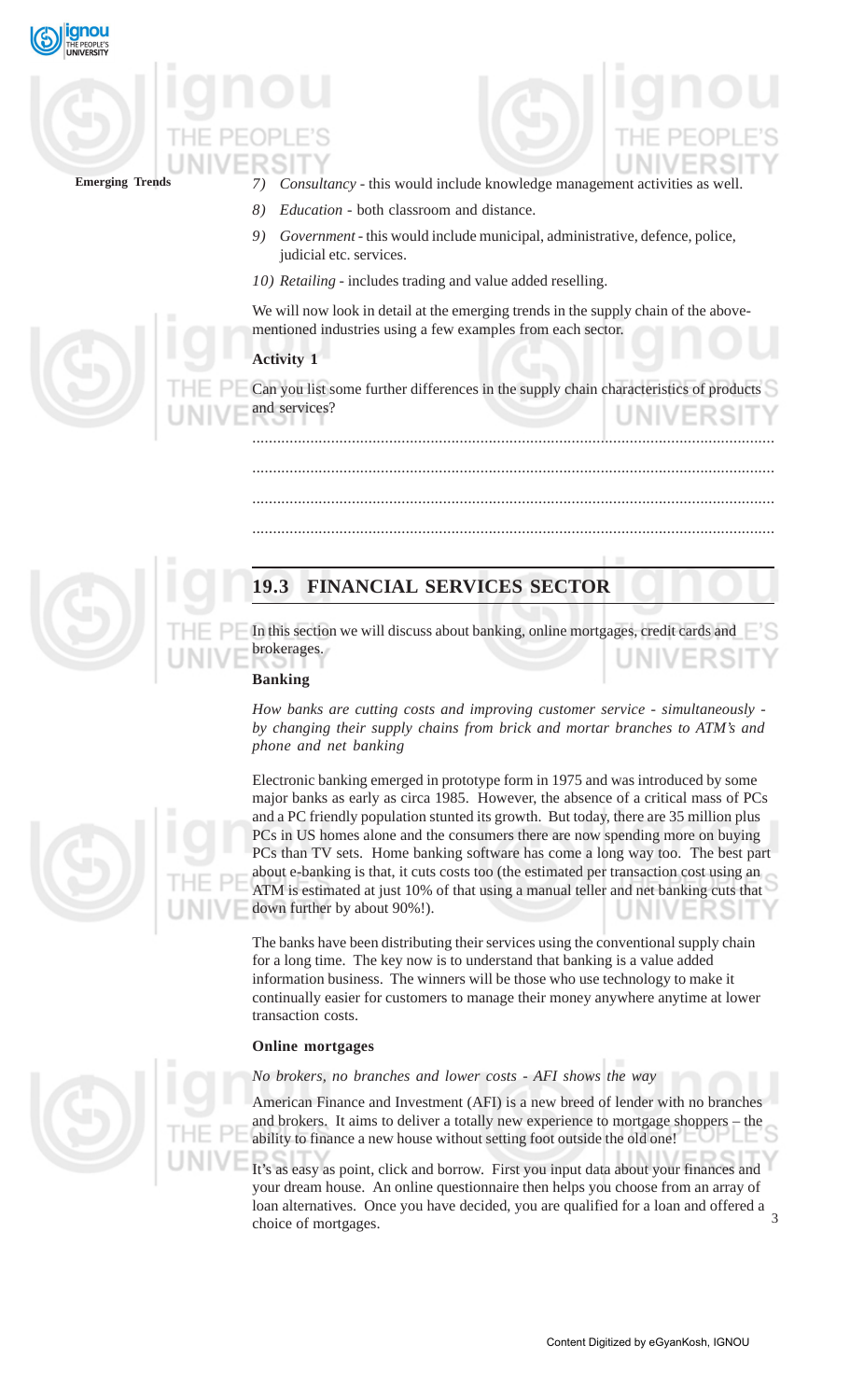



As AFI sells mortgages directly to consumers, via the Internet and two call centers, it has none of the overheads of physical branches. The salaried call center agents can process four times as many loans as commissioned agents in the field.

The typical AFI consumer saves about \$1500 in upfront fees. This is an enormous advantage as consumers who may have hesitated to borrow from a low –price, noname may be more willing to do so now, given the huge cost advantage – a direct result of the reengineered supply chain.

### **Credit Cards**

## *No forms, no waiting - Credit cards on top from NextCard*

NextCard is an excellent example of using e-service to streamline the supply chain of a financial product. Earlier for applying for a credit card, you had to fill out double sided forms with lots of tiny boxes supposed to encompass your financial history including account numbers, addresses (office and residence), income etc. Now, in the US, an application for a NextCard Visa Credit Card can be made on-line in 30 seconds. All you provide is your name, address, social security number, annual income and a few minor details. NextCard has figured out how to integrate its website with the databases of the major credit bureaus, so that in just seconds, it identifies who you are, looks up your current credit balances, does a calculation based on that information and actually suggests which balances to transfer in order to get the lowest rate on NextCard. The application gets approved (or rejected) in just 30 seconds!

| <b>Brokerage</b> |  |  |  |  |  |
|------------------|--|--|--|--|--|
|                  |  |  |  |  |  |

## *Charles Schwab shows the route to e-biz*

Schwab is the supreme e-broker with 67% of its customers' trades going over the web. It boasts \$263 billion in online revenue. Schwab.com now provides a place not just to trade stocks but also to write cheques, buy insurance and pay bills electronically. The potential exists for Schwab to go to the public and say, "why do you need a bank?" – on the strength of its unique supply chain.

### **Activity 2**

Give an example of innovation in supply chain management for FOREX trading.

...............................................................................................................................

............................................................................................................................... ............................................................................................................................... ...............................................................................................................................

## **19.4 HOSPITALITY**

In this section we will discuss about Hotels, Resorts and Airlines

## **Hotels and Resorts**

*WorldRes - How WorldRes adopted a business model that took it on the net startup's fast track and attracted \$30 million from investors*

4 and the costly links to global reservation systems like Sabre or Apollo. Rather than just struggling to build a brand in a small niche, WorldRes raised and spent more than \$10 million to build a reservation booking engine targeted at small hotels, inns and resorts that don't have enough business guests to justify a terminal

### **SCM in Service Organization/Non-Manufacturing Sector**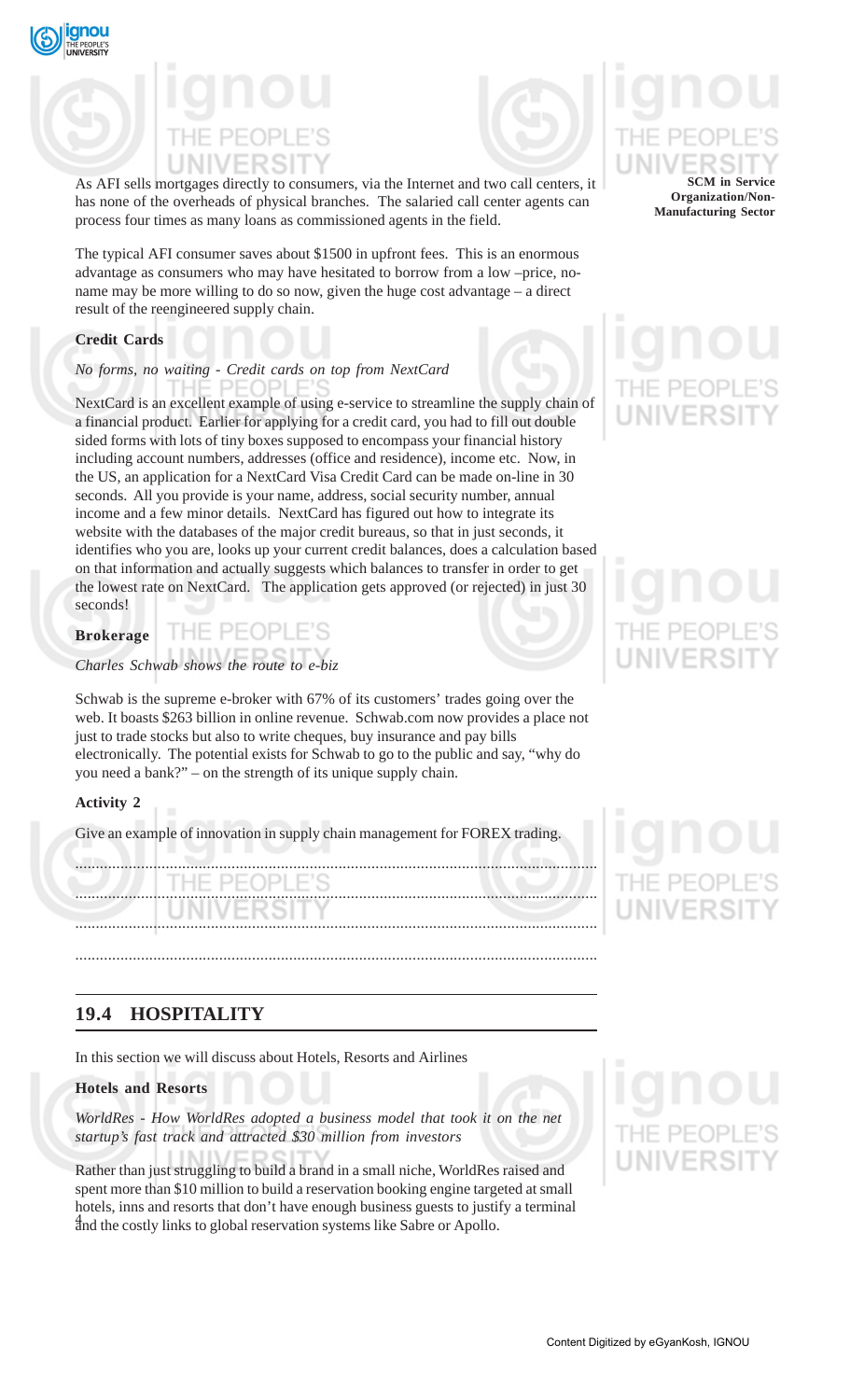

Then, when the content sites, which serve such niches, had developed enough traffic that they were ready to move to transactions, WorldRes was there ready with its booking engine.

It functions as a virtual cash register that lets people check in real-time, the room and facilities of their choice and its availability at a particular time and make the reservation on-line.

Though, there are other booking engines available for the content sites to link up with WorldRes' competitors, all carry the burden of being older businesses that have migrated to the web while it is in the enviable position of being the only pure Internet play in leisure lodging. THE PEOPI

This unique supply chain advantage has led to high investor valuation of WorldRes' stock.

It hopes to make most of its money on its booking engine, being the unseen, but lucrative back-end for thousands of resorts and small hotels that can't justify paying for a terminal and link to the global reservation systems.

This segment accounts for 85% of all hotels and WorldRes has exploited the weakness in the existing distribution system for small hotels. They have handled the complexity of a booking engine and hidden it from small hotels that are not technically sophisticated.

They have also made smart distribution deals with the portals like Expedia, to drive traffic to the hotels. With a mix of competitive supply chain technology that can turn content into commerce and high stock valuation to fuel acquisitions, WorldRes is an example of a company that is changing the way business is done in the hospitality sector to become a leading player in its chosen segment.

## **Airlines**

*Southwest Airlines - Their site is so easy to use that web travelers don't just research flights - they buy tickets*

13.8% of visitors to Southwest's site book a ticket – a "look-to-book" ratio twice that of the nearest ticket booking rival and higher than that of any traditional retailer on the web.

This key to success in turning eyeballs into buyers is simple, to use web design. Instead of the infinity of choices offered by other dotcoms, Southwest delivers a page where a transaction takes just 10 quick clicks to complete using a popup giving fares and options to help users get a better flight or better price.

## **Activity 3**

What can the aircraft charter services do in terms of supply chain activities to effectively compete with scheduled airlines?









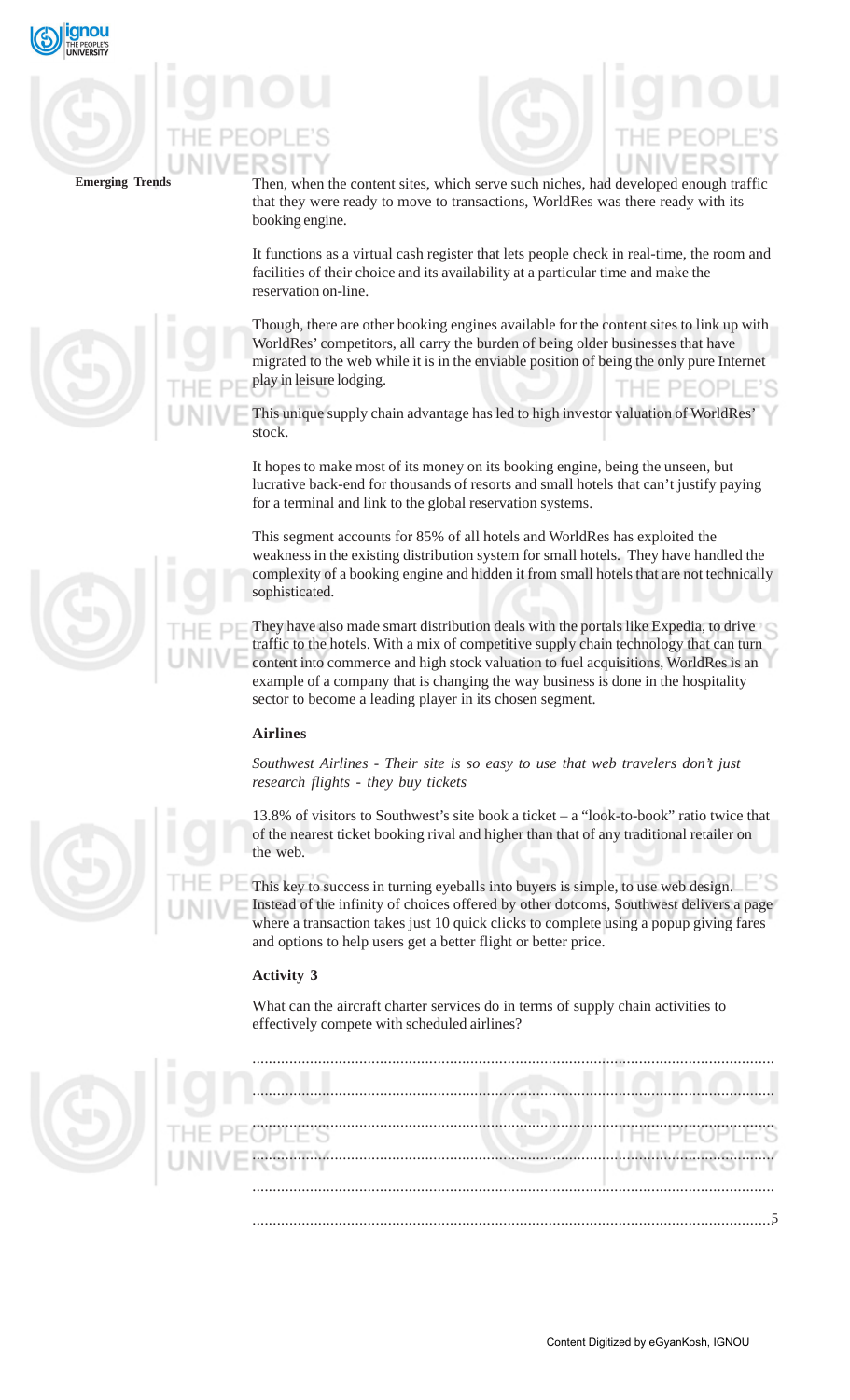## **19.5 TRANSPORTATION**

In this section we will discuss about Package Delivery Services.

### **Package Delivery Services**

qnou

*Federal Express (FedEx) Logistics processes deliver over 99% of packages accurately and on time everyday, in spite of handling more than a million packages daily*

In a highly competitive market, FedEx is the leader with 48% share. It launched its FedEx ship customer premises tracking software in 1994 itself. The worldwide supply chain consists of over 1,00,000 people, 500 jet aircrafts and 35,000 trucks. A time variance of even 30 minutes can wreck the schedule.

FedEx operates a super hub at the Memphis, Tennessee airport on a 240-acre site with 8,000 workers, unloading and reloading 130 Jumbo Jets using 171 miles of conveyer belts, countless trucks, cargo tags and forklifts exploiting robotic sorters.

There are relentless cost cutting efforts such as additional package sorting hubs to create less circuitous air routes. A product movement planner (a client/server system for planning air and truck schedules) employs a built-in algorithm that finds the least costly way to get a package to its destination. Productivity applications help field-station managers in weekly forecasting, local courier scheduling and city route planning. This help make light duty days more cost efficient by enabling appropriate staffing levels. JNIVERSIT

The renowned COSMOS package scanning/tracking system uses PC attached scanning gun along with older more sophisticated handheld Super Trackers, to read parcel bar codes. Smarter sorting capabilities like automated overhead laser scanners are constantly being invested in to augment package-handling processes. Using the "document sort", workers manually sort by region a minimum of 38 pieces per minute.

Such continuous improvements in the widely acknowledged best practices keep FedEx at the leading edge of excellence in Supply Chain Management.

## **19.6 SOFTWARE**

*How Resounding Technology is using a low cost approach to achieve wide global distribution*

Resounding Technology founder, Adam Frankl, uses "viral marketing" to distribute his software "Roger Wilco" that transmits voice over the Internet and lets users link up in virtual conference calls.

He posted a copy on a "freeware" website inviting anyone to give it a try and forward the web address to a dozen friends (who in turn would Zap it to dozen more – triggering a chain reaction).

Within 24 hours, 2,800 people in 46 countries had downloaded the software. In 30 days, it had spread to 1,00,000 people and the year-end target is to breach the one million mark. ERSI

6 and distribution alone creates wealth, as large companies are willing to buy reach at a Though this does not result in profits, on the Internet, hits matter more than profits

### **SCM in Service Organization/Non-Manufacturing Sector**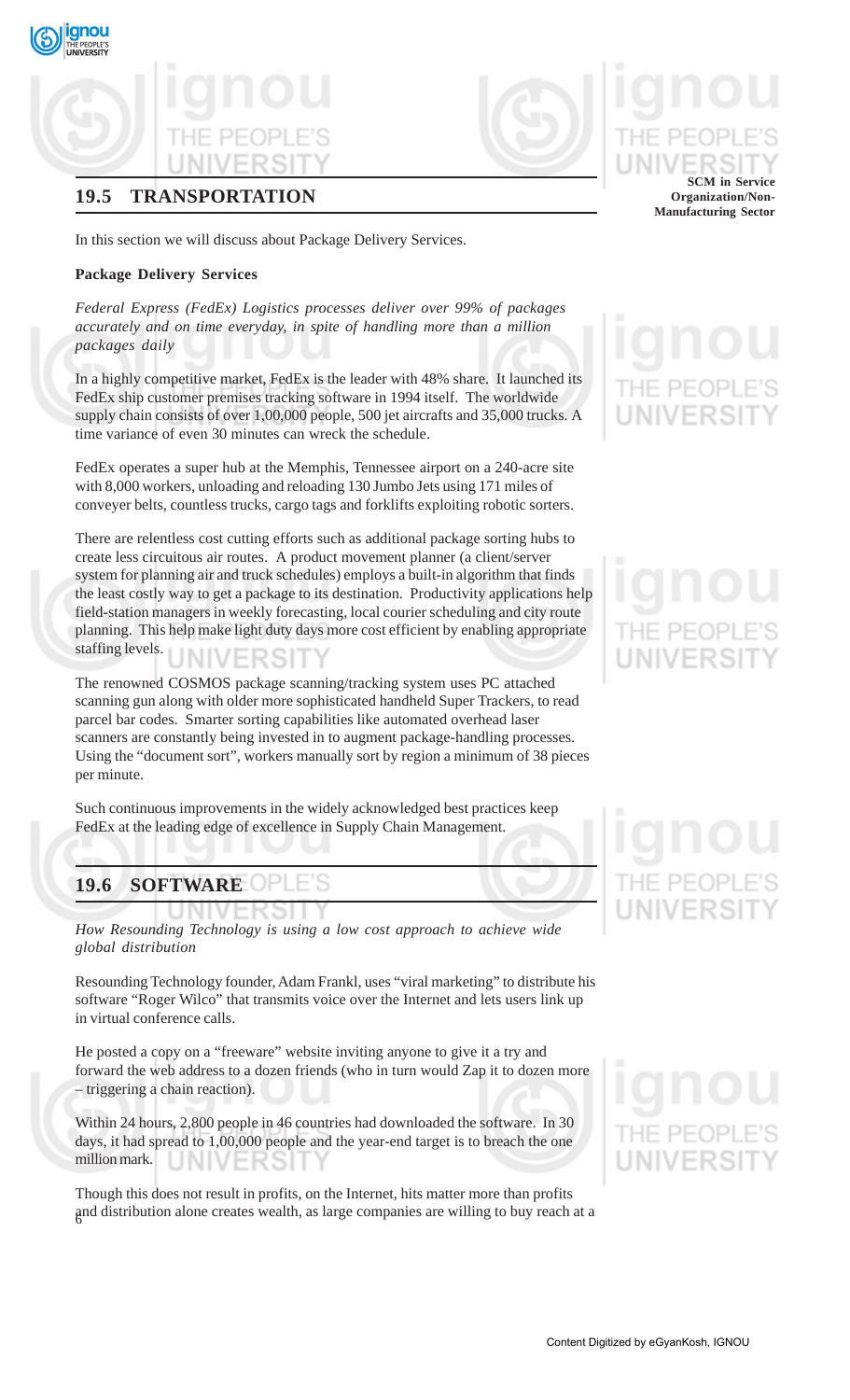



premium. Hence what matters is reaching the maximum number of users in the minimum amount of time.

To accelerate the effort, the company is now bundling its software with popular computer games giving it major distribution reach through retail outlets.

This innovative approach to Supply Chain Management has led to the company taking a lead in the highly competitive market space.

## **19.7 COMMUNICATION**

In this section we will discuss about Internet, Voice Calls, Fax, Broadcasting and Publishing

### **Internet, Voice Calls, Fax**

*New technologies to deliver communication services - easier, faster, cheaper*

The convergence of digital technologies, networks and telephones is delivering highend capabilities with simplicity and prices that are affordable to even small business and home users.

After the emergence of super-simple networking kits and servers, it's time for highspeed Internet access. A new technology DSL or Digital Subscriber Line service provides an inexpensive easy way for small businesses and home users to get fast access to the Internet at speeds, approaching those previously affordable only 10 large corporations using costly dedicated leased lines. It is more than 50 times faster than an ordinary 56 KBPS modem and there is no waiting – the connection is always on.

Using the net to make phone calls is another way to reduce costs. It is estimated that by 2002, 18.5% of all domestic phone traffic in the US will be carried over data lines up from just 0.2% in 1999.

A new piece of hardware called a gateway server is the technology, bringing about the transition of moving long distance phone calls from traditional circuit switched networks to packet-switched networks like the Internet.

How it works is simple – First you dial the local or toll free number of the closest gateway server. You get an automated voice prompt and punch in the long distance number you want to reach. The server converts your voice signal into packet data and routes your call over the Internet. A server at the destination reconverts the data back to voice and directs the call over local lines. You pay only for the local connections on either end of the servers.

Internet fax services too are mushrooming. They save long distance charges needed to fax lengthy documents and are also a boon to the business traveler. He can dial up any of several on-line fax services from his laptop to send his document. Faxes can also be received this way through your e-mail inbox. These services are very handy for so-called broadcast faxing – sending one document to multiple fax machines all over the world.

Some of these services are free, while charges for others are nominal. Some software's even combine voicemail, multiple voice mailboxes, call tracking, faxing and paging.





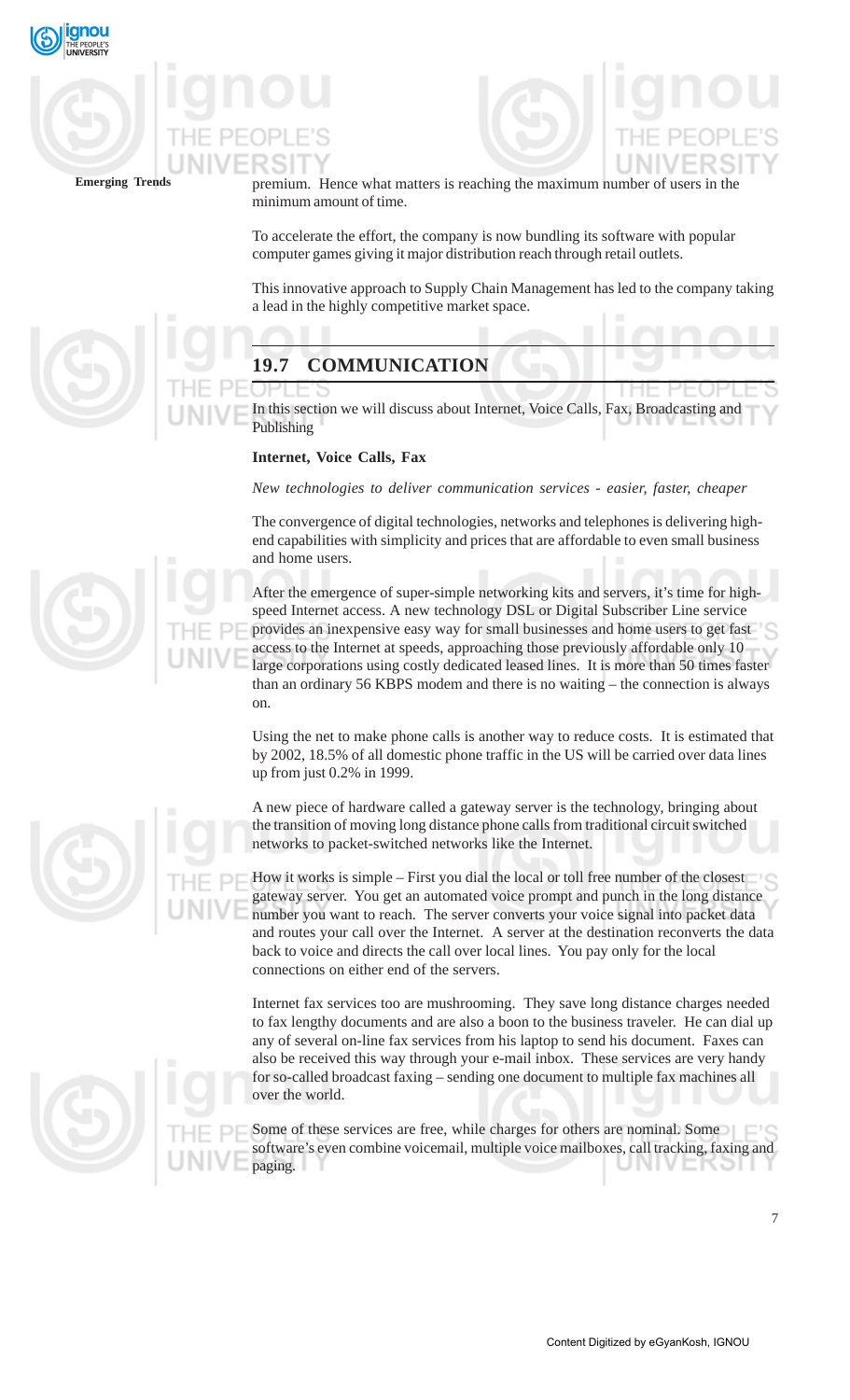

## **Broadcasting to "Narrow casting"**



## The news you want, on your PC

A new piece of software brings personalized, updated news to the PC on your desktop - and as advertisers pay – it's free. PointCast is personalized news – retrieval service that takes advantage of the fact that many offices PCs are always turned on and connected to the network. Whenever the machine is idle for a few minutes, PointCast commandeers the screen and starts flashing headlines, weather reports and small-animated advertisements. A green ticker scrolls across the bottom, reeling off sports scores and the current prices of stocks – customized for individual interest. Click on a headline and up pops the full story. Click on the weather summary and you get a variety of weather maps and forecasts of specific cities of interest. Click on a stock price to get the current share price, a chart of the stocks rise and fall over the past month and a dozen or so stories about the company. Click on an ad and you will be connected to the company's website. The ads are always visible in one corner of the PointCast screen. They are animated, colorful and impossible to ignore completely – advertising at its best. Like all great software, PointCast hides its technological complexity. First you download the software from the company's website. Then you set your preferences by selecting categories of news you like, sports you want to follow and companies you want to track. You can even set PointCast to supply lottery numbers and your horoscope. Every hour or so, the software connects via. the Internet to a PointCast server. It gathers up the kinds of stories requested from various news services. The stories are automatically stored on the PC hard-drive, so that the news you want will be instantly available on your screen when you want it.

Thus, a startup, by innovating the news supply chain today delivers the kind of personalized news broadcast that big media companies have been trying to for years.

### **Publishing**

*How a fashion magazine launches its premier issue with 30,000 subscribers and expects to cross the circulation mark of 1,50,000 by its first anniversary using innovative distribution*

While other big publishers spend \$30 for every new subscriber, Ralph Clermont's "wink" averages just \$2. Instead of relying on inefficient direct mail campaigns, he uses the Internet. Mass e-mails are sent and staffers make strategic postings in chatrooms operated by women oriented sites. These messages direct users to wink's website where they can sign up for a year's free subscription. On some days, daily subscriptions top 1,700. Thus an innovative supply chain used to reach potential subscribers helped make success of an idea that had failed six years ago when its launch was attempted the traditional way.

## **19.8 HEALTHCARE**

In this section we will discuss about Electronic transactions and on-line health related information, Marketing healthcare – on-line, Selling medical equipments on the net and digital medical information

### **Electronic transactions and on-line health related information**

*Using the power of computing and the Internet to revolutionize the healthcare industry* UNIVERSI

8 The healthcare industry in US is the stingiest spenders on I.T. While most industries spend 5-10% of operating budgets, healthcare averages just 2.5%. 95% of medical

## **SCM in Service Organization/Non-Manufacturing Sector**

## -IF PF(

# JNIVERSI

## THE PEC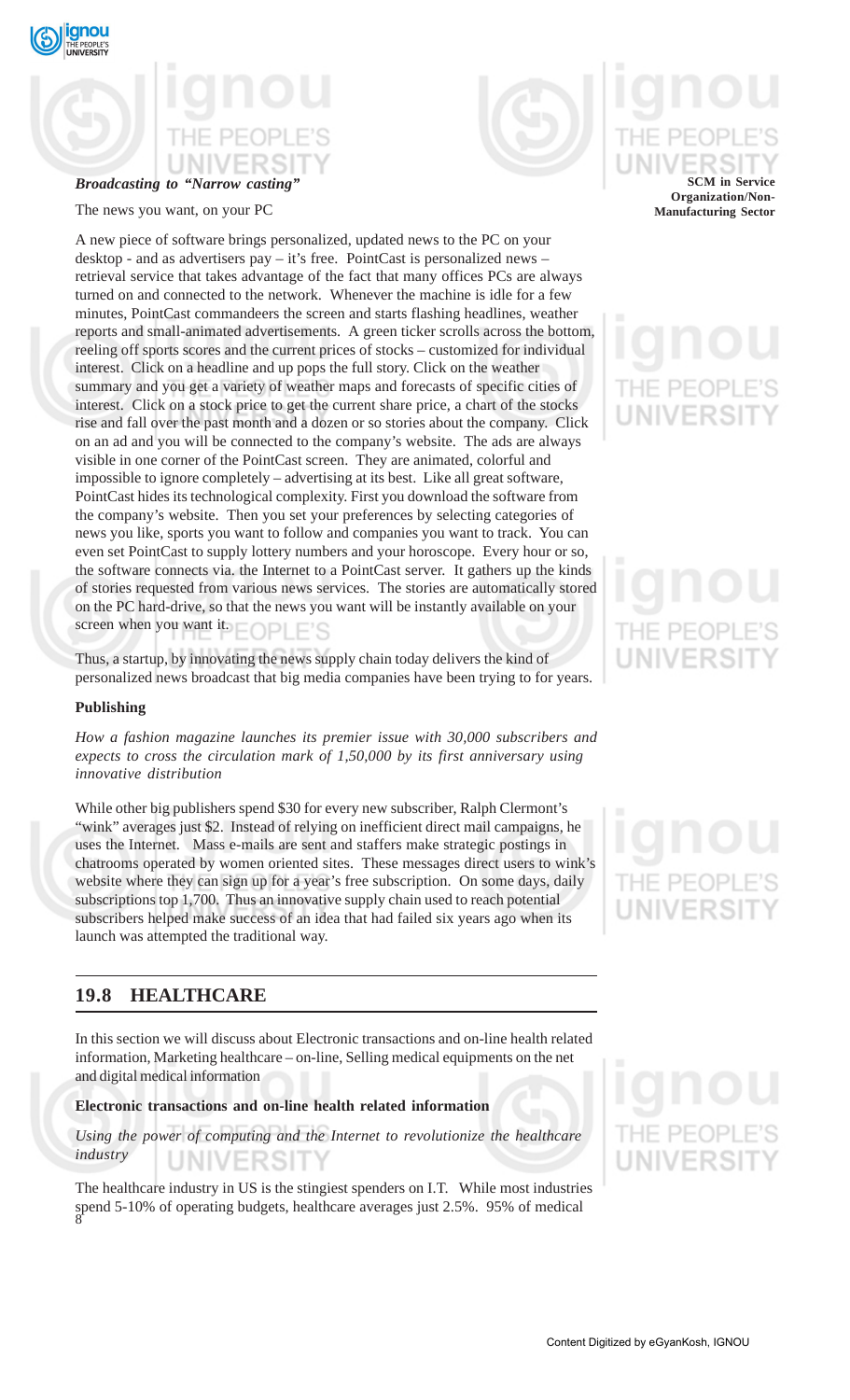

records are on paper. It is estimated that the overall waste in the industry is \$300 billion that can be saved simply by using the Internet to cut paper jams and seamlessly link patients, doctors, hospitals, pharmacies and insurance companies (for e.g. the conventional cost of verifying a patient's insurance eligibility is \$10 against that of on the Internet  $-40$  cents.)

However, the trend is changing. 48% of adult Internet users search of health information on-line. Healthcare business-to-business e-commerce is expected to jump from \$6 billion in 1999 to \$178 billion in 2003.

The legendary Jim Clark, founder of Silicon graphics and netscape, founded healthcare in 1995. After its merger with webMD, a Microsoft funded on-line health startup; it has emerged as a leader in areas as diverse as consumer health information on the web and electronic transactions between doctors and health insurers.

The supply chain benefits to its customers have been impressive for e.g. at a seven doctor office, staffers had formerly worked overtime to write as many as 50 physician referrals a day. After implementing Healtheon's on-line system, a referral now takes about 30 seconds to complete and send over the webMD portal.

At an independent practice association, which clears insurance claims for more than 2,500 doctors, a year ago 34 employees, each entered about 150 paper insurance claims a day into computer databases. Huge manuals guided the employees through the clearing or denying of the claim. With more than 2,00,000 claims coming in each month, the place was buried in paper. Today, a third of its claims arrive on Healtheon / webMD's network, which can process 3,500 claims in 45 minutes. The claims processing staff has been cut to 25.

## *Marketing healthcare – on-line*

## HealthCare's power Retailers

The supply side of the health-care industry is likely to see the emergence of new business models, notably power retailers who will use the Internet to create vast amazon.com style health care superstores. In addition, the health-care providers will have the chance to integrate functions that can lower the costs and risks of developing new sales channels and customer friendly servicing.

The process would work as follows:

An employee armed with an annual defined contribution from his employer will access an on-line retailer of health benefits and make a plan selection based on the features, risks and pricing that best meet the employee's needs. The on-line stores would take care of enrollment, card issuance, provider selection and other front-end services. Though the information requirements to provide an open and rational market place for health-care benefits (e.g. provider panels, coverage, family structure complexities, high quality data etc.) are staggering, the benefits are enormous.

It is estimated that in US alone, \$18 billion of current spending can potentially be saved (\$5 billion that the health plans spend on sales and marketing, \$3 billion paid to benefit consultants for design, selection and other services and the \$10 billion employers spend on internal administrative costs – a hidden often overlooked burden that adds roughly 10% to the \$100 billion paid annually in employee premiums and claims – a direct cost of current supply chain inefficiencies).



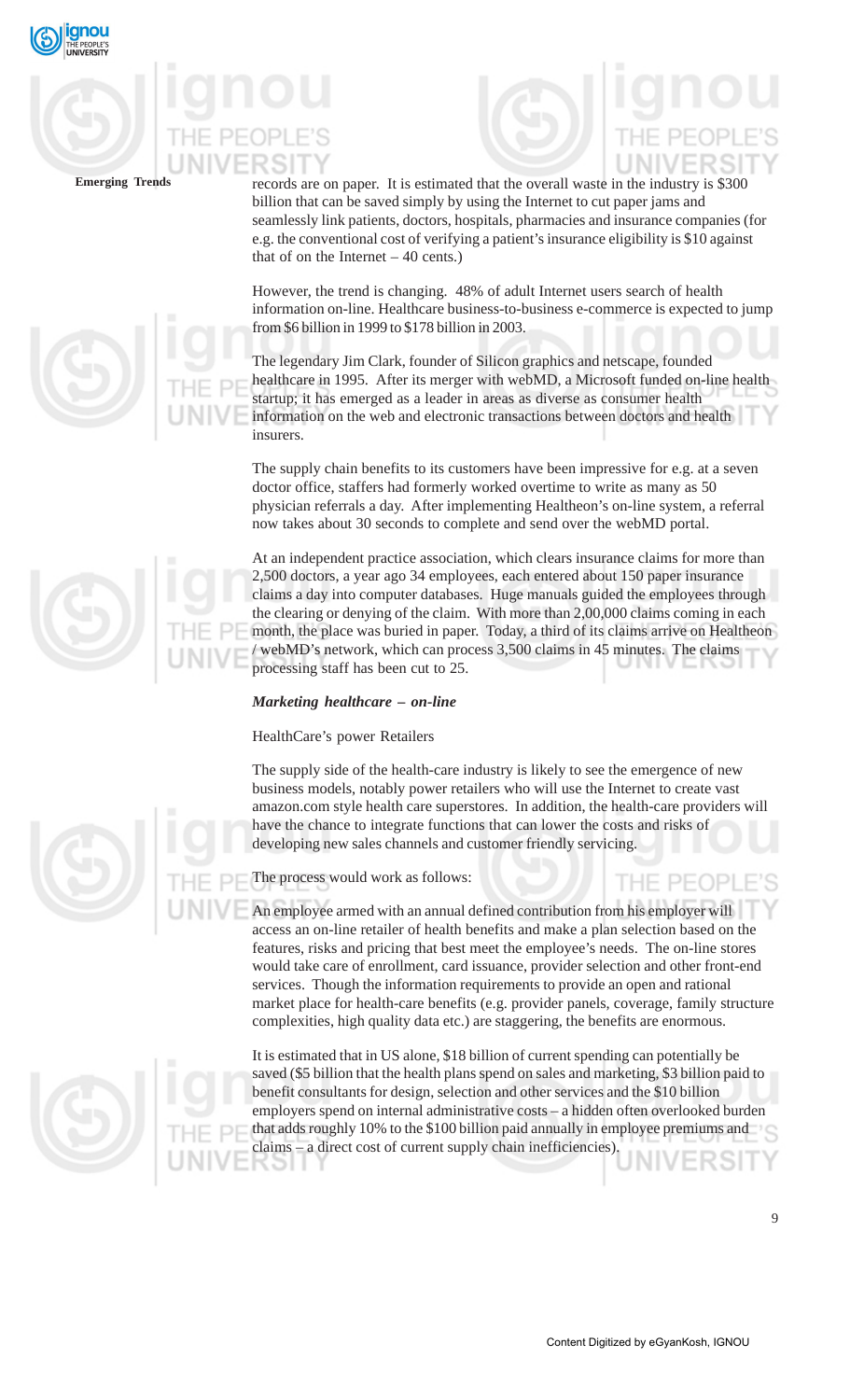

## **Selling medical equipments on the net**

*A site where hospitals can click to shop*

Hospital purchasing agents spend up to 15% of a hospital's total budget on equipments and furnishings. Locating and purchasing the items for a new room can take six months. Neoforma hopes to cut that time by two-third. Its website is an online catalog for the \$150 billion-a-year clinical products industry. It aims to be a fully functioning exchange, selling most of the \$1.5 million products in this category. To help suppliers, whose product information exists only in paper form, Neoforma has 60 odd workers in Bangalore, who will digitize their catalogs for them.

Hospital buyers can search the site by product or by the type of room that are outfitting. They can see floor plans for more than 1,000 rooms at one of the country's leading hospitals. On clicking on a room, a list of all the items that belong in that room – from life saving medical equipment to trash cans – appears. Click on a product and up pop descriptions, pictures and prices from multiple suppliers along with links to their websites.

The sites search engine is equipped with the world's most comprehensive taxonomy for medical products. The site thus acts to connect suppliers to customers, they did not even know existed. It has thus become a vital link in the supply chain of this crucial sector.

### **Digital medical information**

Medicalogic, a dominant supplier of conventional systems for electronic medical records is testing a system that enables physicians to record and review patient information over the web from any computer wherever they happen to be. The new product is not only better, it costs only \$199 a month which includes use of a new computer. While doctors pay an average of \$25,000 a piece for the company's present non-internet medical records system. Thus the web has allowed Medicalogic to eliminate a major obstacle in the healthcare documentation supply chain.

Also under development is a website that provides patients with free access to their own records once again from any computer anywhere – records that are currently spread across dozens of pharmacies, doctor's offices and hospitals, much of them in paper form.

## **19.9 CONSULTANCY**

*Managing Knowledge – The Consultants way*

Consultancy firms can essentially be defined to be in the "Knowledge Management" business using the latest IT tools to improve and optimize the knowledge supply chain, which may be described as create-clarify-classify-communicate-comprehend-create, can generate an enormous competitive advantage for such firms. KPMG International uses a global knowledge-sharing platform, KWORLD and invests 1% of its US \$10 billion revenue on Knowledge Management. This project involved international standardization of IT (software and hardware platforms). The challenge was to get all the best practices from each of the local offices into one system when each of the offices were used to managing their own systems.

10 The benefits were improved (productivity due to standardized interfaces and integration of e-mail with calendar, diary and scheduling). Offline mail access helps with 70% of staff having portable equipment and able to access their mail from clients' sites, home or even airport lounges. The entire exercise also involved training

## **SCM in Service Organization/Non-**

**Manufacturing Sector**

## = PFOP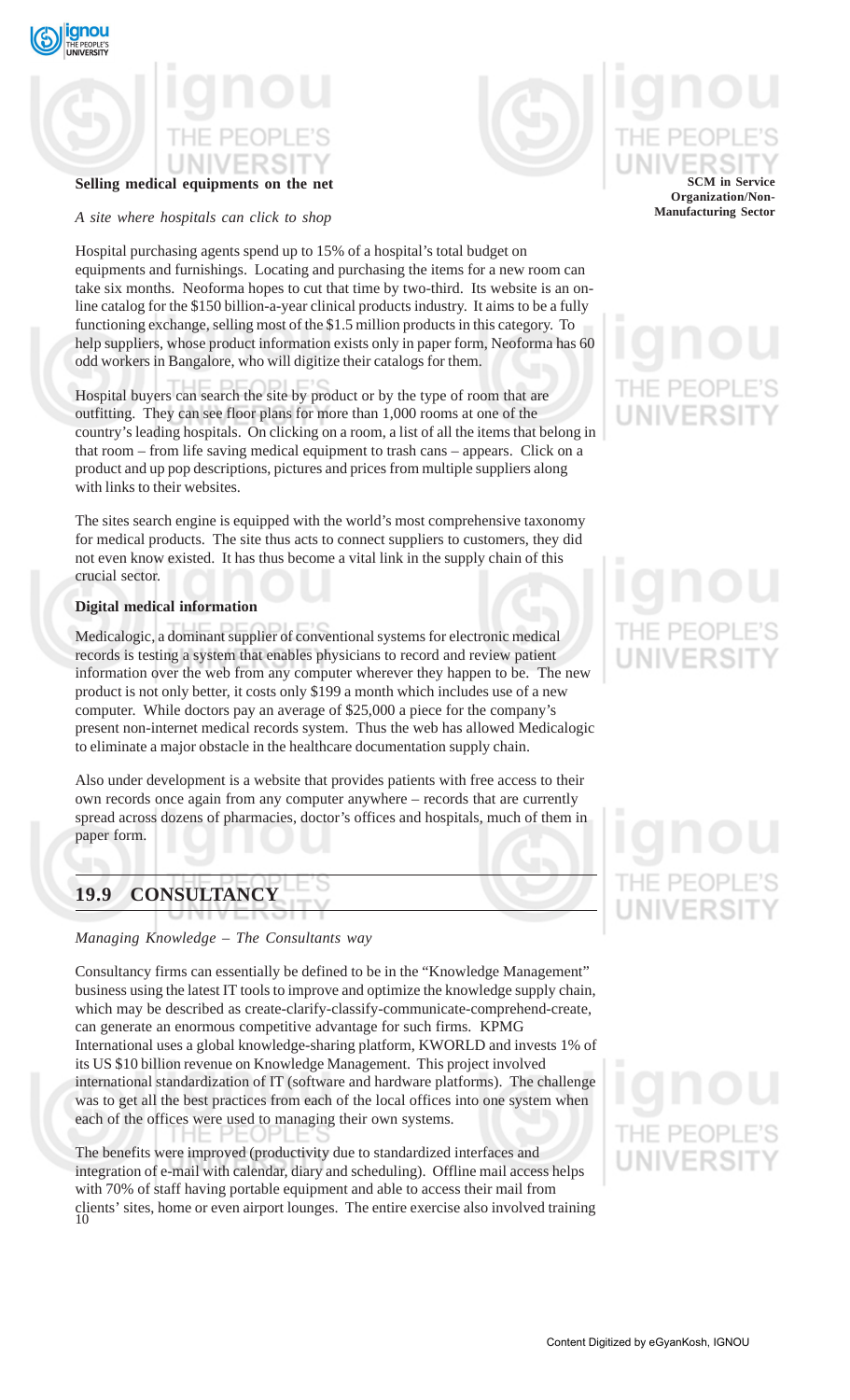

thousands of people, which was entirely handled internally (including writing the course). The results were spectacular. E-mail usage grew exponentially before plateauing out at 1,00,000 per week. More than 50% of users are covered by Internet browsing and all users can browse the Intranets.

Thus there is a complete linkage to the centralized Knowledge Management content and a fully integrated practice management system – Nexus. This has resulted in an efficient, scam-less knowledge supply chain.

Major consulting firms, which are deeply concerned with the management of research time, are also the lead users of a new technology-software that allows Internet users to filter out extraneous information and zero in on the data they really need. Their practice areas are defined by area experts who determine the context, the competitive theories and 'hot' topics in which information takes shape. They need a technology that brings the highest quality content for each topic – technology that is now beginning to become available.

The Boston based knowledge management firm, context media, has a distinctive technology that relies on 'semantic tagging'. This entails a design intensive process in which software writers develop custom 'recognition frameworks' i.e. language rules for each topic. The software, once, deployed, automatically tags continuing streams of on-line documents every night.

This enables consultants to get documents that link to other documents on the same topic without having to waste time going back up some search hierarchy. The tagging software embeds invisible hooks into every article that downloads and a custom interface allows users in a particular working group to pull up selected articles instantaneously with a click. Such innovative net filters are helping to unclog the knowledge supply chain making it faster and more efficient.

## **19.10 EDUCATION**

*Delivering education through unconventional channels - triggered by the Internet, continuing adult education could become a great growth industry*

Education is already grabbing a major chunk of GNP in developed economies. The US alone spends \$1 trillion on education and training. This number will increase rapidly but the major growth is expected not in traditional schools (which currently accounts for 10% of GNP – up to high school 6%, colleges and universities 4%), but in continuing adult education – triggered by a supply chain revolution – online delivery. This opportunity has opened up, as knowledge is mobile, transferable and highly marketable.

However, with a potential market for continuing adult education embracing at least 40% of the typical developed country's workforce, the conventional supply chain using traditional institutions no longer suffices. It is too expensive and insufficiently accessible in a physical sense. Online teaching is not just time-efficient and costefficient, but also learning-efficient. It's flexibility and interactivity allows the student to control the content and pace and its ability to blend graphics and pictures with the spoken word and text gives it an advantage over the traditional classroom. Effectively, it gives a one-to-one teacher-student ratio, improving the productivity of education enormously. This new channel of distribution will complement the traditional media creating a new and distinct educational realm. This is the future of education and a global market potentially worth hundreds of billions of dollars – all created and accessible through the new education supply chain.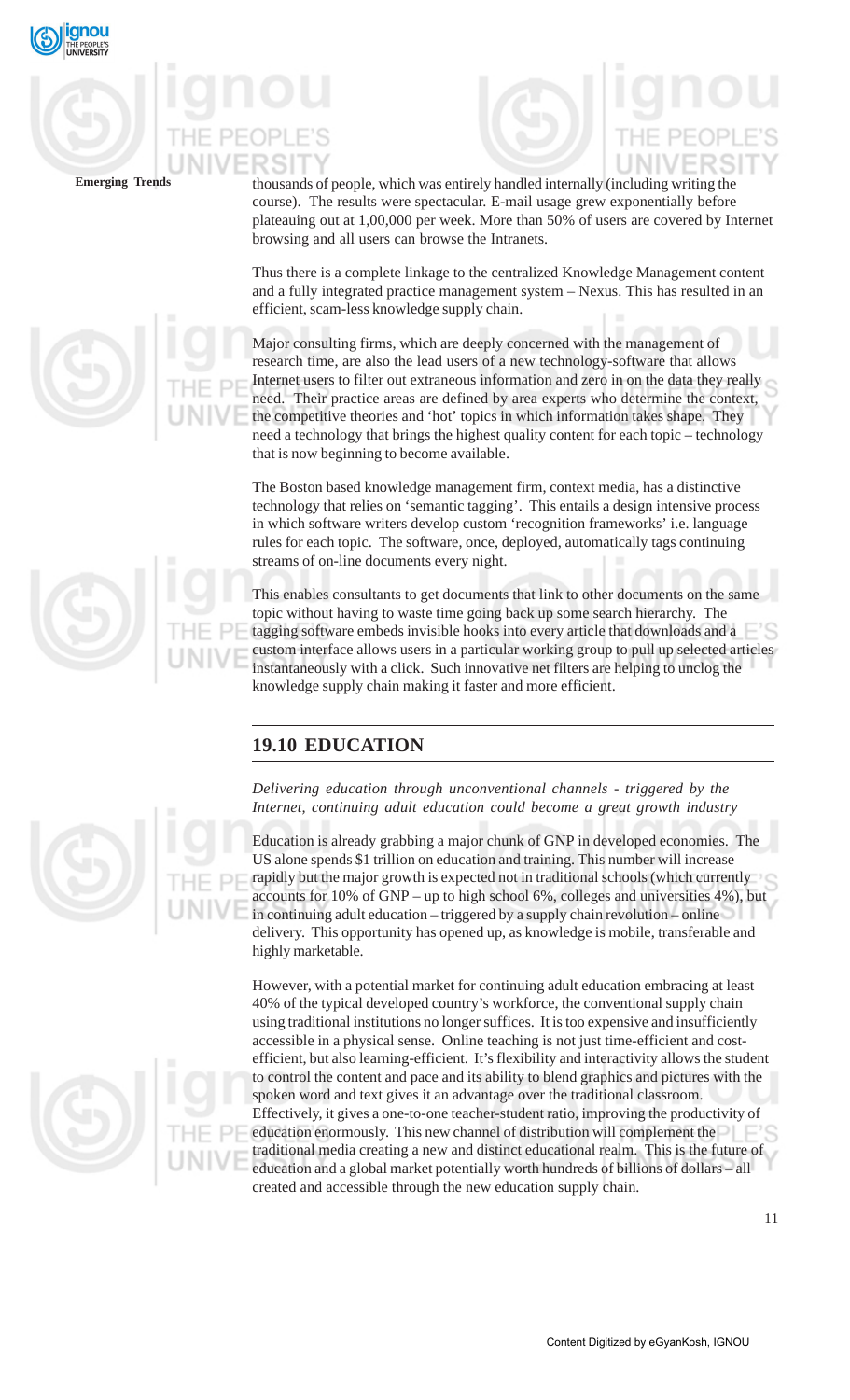## **19.11 GOVERNMENT**

qnou

## *Electronic - Governance - The Information Age Government*

The advent of information technology as a highly leveraged enabling tool for delivery of services has by now been universally recognized. This has re-defined the fundamentals and has the potential to change the institutions as well as mechanisms of delivery of public services forever.

The objective of achieving E-Governance (EG) goes far beyond mere computerization of stand alone back office operations. It means to fundamentally change as to how the government operates and this implies a new set of responsibilities for the executive, legislature and the citizenry.

Within 5 years, a majority of the transactional services will be provided by way of Internet. A government Intranet can ensure smoother flow of data, communications and access to information by different ministries and department. Transactions between various departments of the government and other government organizations, if networked, can replace a substantial part of transfer of files and papers.

There should be a single web based front end for all government services to the public, with all departments and agencies operating websites that provide up to date information. E-mail should be incorporated into the normal range of contact methods and arrangements implemented for rapid response to e-mail queries. Use of local language for access will go a long way in spreading the use of such services. The public servants too need to be trained to bring about a change in mindset as well as in basic computer usage. The manual office procedures also need to be redesigned. Appropriate investment in IT infrastructure need to be made. Information kiosks in public places can enhance accessibility to public. Effective cyber laws are needed to validate and enforce such transactions.

Effective implementation of such steps will revolutionize the supply chain of government services.

## **Activity 4**

What will be the differences in the supply chain of services provided by the government in a developed country (say the U.S.A) and a developing country (say India)? HF PFOP

..............................................................................................................................

.............................................................................................................................. .............................................................................................................................. .............................................................................................................................. .............................................................................................................................. ..............................................................................................................................

## **19.12 RETAILING/TRADING**

*Freemarkets Inc. - How web auctions - a new B2B supply chain tool - are revolutionizing the multi trillion-dollar market for industrial parts*

12 worth \$7 billion in market capitalization within five years. It has lead to the rise of the Freemarkets Inc, the Internet auction company founded in 1994 for \$50 million was

# **SCM in Service**

**Organization/Non-Manufacturing Sector**

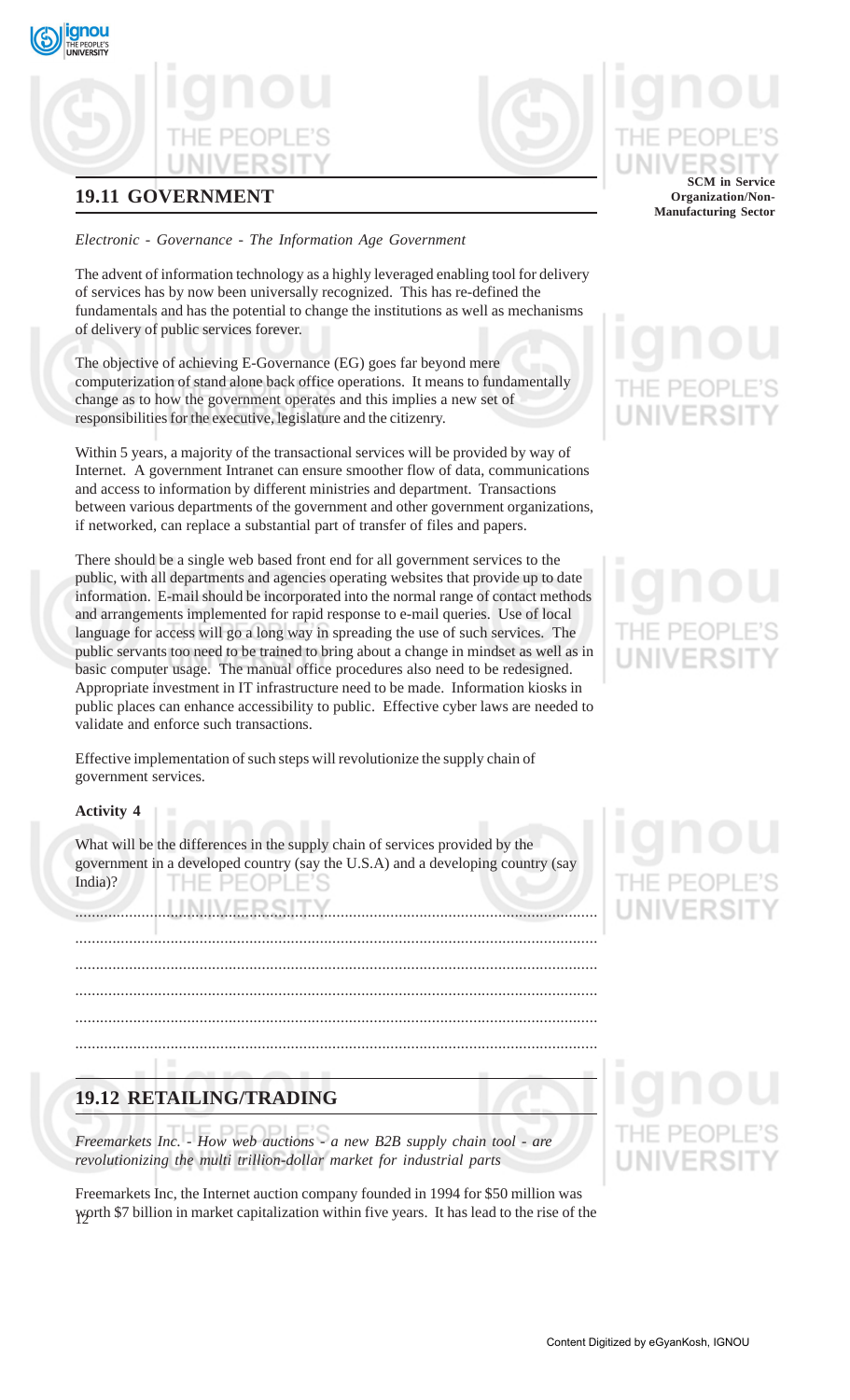

auction economy by implementing a break through idea that is having a seismic impact on 21<sup>st</sup> century industry. Using it big, shrewd buyers like General Motors, United Technologies, Raytheon, Quaker oats who thought that they were already getting rock bottom prices, have saved more than 15% on average buying parts, materials and services. Not only the prices, but the billions of dollars of transaction costs incurred by companies as blizzards of faxes, invoices etc, can be eliminated by automating orders, payments and products information by such electronic catalogs. However, unlike other auction sites holding sellers auctions' (where buyers enter their bids and the highest price wins) for standard processed materials, Freemarkets used its insight to take the Internet into a much bigger far more complex kind of corporate purchase – that for manufactured components. For manufacturers, 35% of sales (or 5 trillion dollars worldwide!) go towards purchasing industrial parts.  $\Box$ 

Though, constituting the largest part of cost of goods sold, they were also traditionally, the most inefficient to buy. Traditionally, the manufacturer typically sends out "requests for quotations" (RFQ's), a few months before the existing contract expires, problem was that these could be sent only to a limited number of candidates and often did not spell out a lot of other important terms apart from the specifications. As these terms (e.g. delivery schedule, supplier inventory etc) can have an enormous impact on the total acquisition cost, the bids typically also differ in the terms offered. Hence it's extremely difficult to pick the best deal. Also, as the bids were sealed, the suppliers have no idea what prices their competitors are offering. Hence, they had to take a blind guess at how low they must go to win.

Hence, largely most manufacturers choose the path of least resistance by keeping the current supplier as long as he is willing to keep the price more or less flat.

Freemarkets unshackled the power of the purchaser by turning the once secretive RFQ into an open bidding war. Standardizing absolutely every item in the RFQ, turning industrial parts into commodities, does this. All that remains is to find the lowest price, best done through an auction.

Freemarkets not only conducts the auction but also acts as a consultant showing new clients, how to spell out every possible requirement in their RFQ's. It is also an expert at finding and screening suppliers. The buyers can then shortlist the field to those it wants to invite as bidders.

The auction itself is a tense  $20 - 30$  minute sweepstakes climax. These are called "buyer's" or "reverse" auctions as the buyer quotes the initial starting price and the bids move downwards. Linked over the Internet, the sellers don't have to guess at their competitors' bids as they can see exactly what the opposition is bidding, in real time. Thus a revolution in the procurement end of the supply chain is cutting millions off the purchase bills of big buyers while at the same time offering a new business opportunity to intermediaries like Freemarkets.

## **19.13 SUMMARY**



Traditionally when we talk about Supply Chain Management we think for products and manufacturing. The basic principles of Supply Chain Management are equally applicable in the service/non-manufacturing sector also. This unit has taken up discussions on the application of Supply Chain Management principles to the broad industries in the service sector viz. Financial services, Hospitality, Transportation, Software, Communication, Healthcare, Consultancy, Education, Government and Retailing. These industries comprise a major part of the value generated by the sector.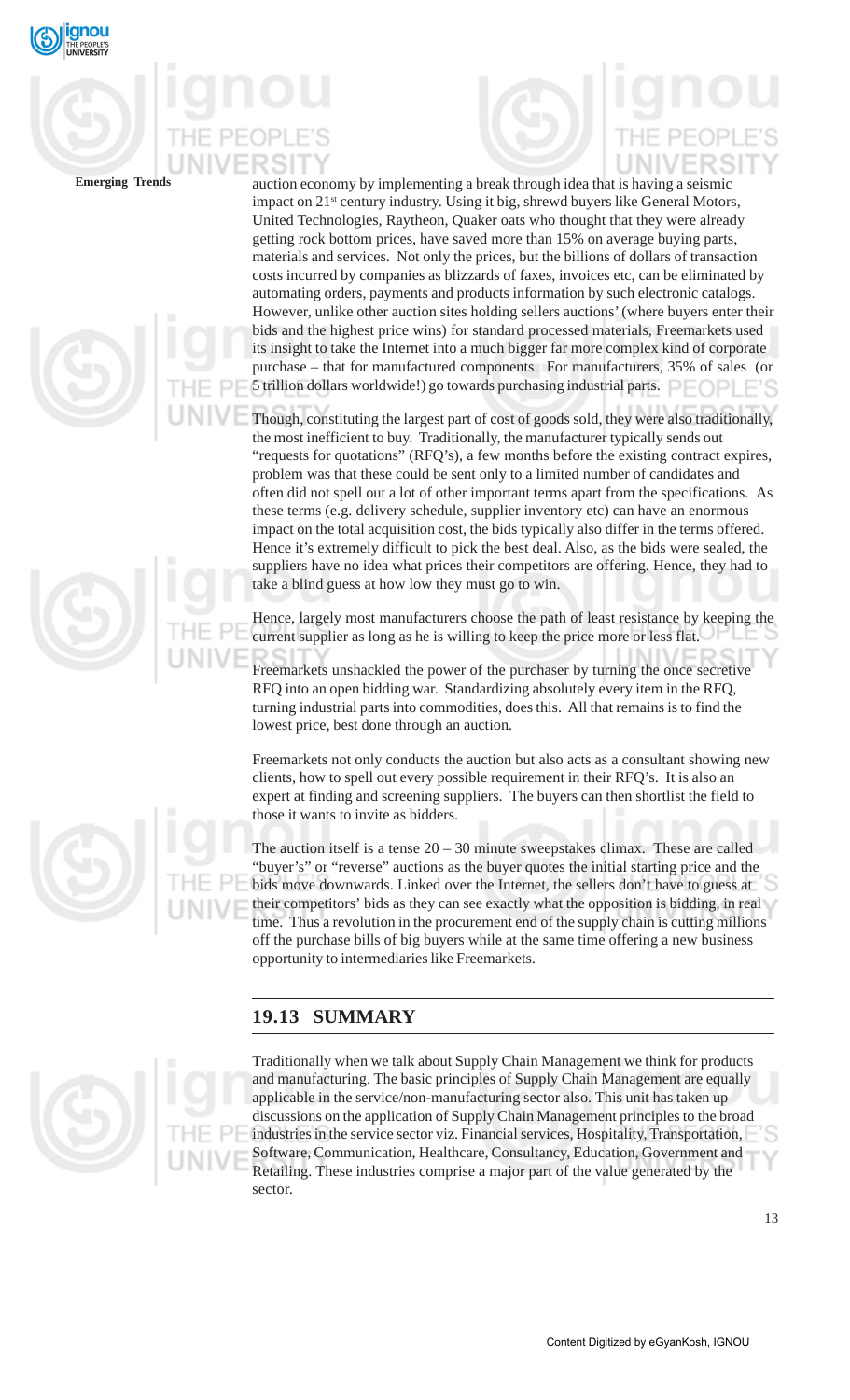**gnou** 

## **19.13 SELF ASSESSMENT QUESTIONS**

- 1) What strategies can be used to desynchronize production and consumption in case of services?
- 2) How can one compensate for the absence of inventory to meet demand fluctuations in case of services?
- 3) Suggest some ways to make distribution possible in case of the "*impossible distribution*" examples.
- 4) Suggest some supply chain strategies for treasury management.
- 5) List the supply chain principles embodied in a "*debit card*".
- 6) What supply chain strategies can rail companies use to stop the erosion of market share to air travel in case of passengers and road in case of freight?
- 7) How can telephone companies protect their markets from competition from ISP's using supply chain strategies?
- 8) Which players in the healthcare sector are likely to die out as a result of changing supply chain scenario?
- 9) What are the peculiar characteristics of "*knowledge*" as a product relevant to its supply chain management?
- What is the future of brick and mortar educational institutions given the revolution in the educational supply chain?
- 11) How can government overcome infrastructure bottlenecks to streamline its supply chain?
- 12) Comment on the prospects of retailing of services as a future growth industry.
- 13) In the new banking scenario, branches are a liability comment.
- 14) Outline a supply chain strategy for timeshare resorts to enable them to get a competitive advantage over traditional hotels.
- 15) How can bulk freight carriers take advantage of technological innovations to streamline their supply chain?
- 16) Why is software more a service than a product given its supply chain characteristics?
- 17) What impact will m-commerce (*mobile commerce*) and d-commerce (*digital commerce*) have on traditional e-commerce (*electronic commerce*)?
- 18) How can traditional book, music, television and film industry react to new distribution technologies to enhance customer value delivery?
- 19) With more medical information available online than a human mind can assimilate, how will the role of doctors change in delivery healthcare services?
- 20) With information freely available on the Internet, the demand for consultants will reduce – comment.
- 21) What are the essential differences in a B2C and a B2B supply chain. List the respective characteristics that necessitate such differences?

## **SCM in Service Organization/Non-Manufacturing Sector**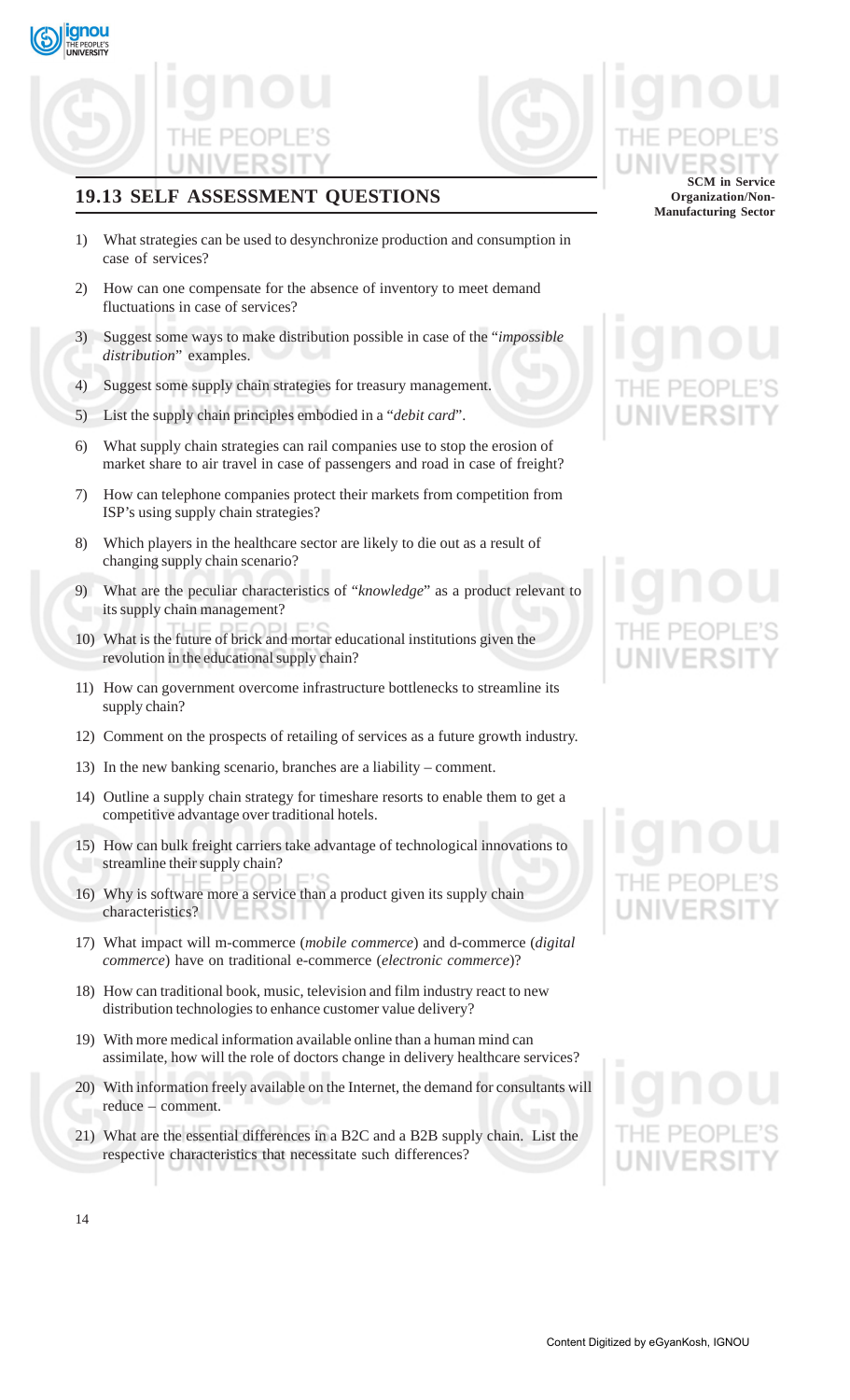





## **19.13 REFERENCES AND SUGGESTED FURTHER READING**

- 1) Above The Crowd; Banking in the New Millennium, FORTUNE, 06/07/1999
- 2) American Association of Health Plans, Washington, D.C.: www.aahp.org
- 3) Bill Gates, *Business @ the Speed of Thought*, Warner Books, 1999
- 4) "Bringing Banks Online", FORTUNE, 01/24/2000
- 5) Charles C. Poirier, "The Path to Supply Chain Leadership", Fall 1998 *Supply*
- *Chain Management Review*
- Christopher Helman </forbes/by/CHelmanx.htm>, "On A Wink And A Prayer" from May 29, 2000 Issue </Forbes/00/0529/>
	- 7) David Bovet and Yossi Sheffi, "The Brave New World of Supply Chain Management", Spring 1998 *Supply Chain Management Review*
	- 8) eBenX, Minneapolis, Minn.: www.ebenx.com
	- 9) For more discussion on health care's new electronic marketplace, visit the Strategy + Business Idea Exchange at www.strategy-business.com/ ideaexchange/
	- 10) "Going, Going, Gone!" *FORTUNE*, 03/20/2000
	- 11) Health Care Financing Association, Baltimore, Md.: www.hcfa.gov
	- 12) James D. Krasner and Michael Soignet, CASE STUDY "Strategic Vision
		- Drives Domino's Pizza Distribution", Fall 1997 *Supply Chain Management Review*
	- 13) James W. Michaels, "Drucker's Disciple", *Forbes Global* (05-15-2000), May 16, 2000
	- 14) J.Philip Lathrop and David C. Carlebach, "HMOs 'R' Us: A Prescription for the Future," Strategy+Business, Fourth Quarter 1998
	- 15) John McCarron, "Stand By for the Next 'Worst Leg' of Our Health Insurance Trip," Chicago Tribune, February 14, 2000
	- 16) Nicole Ridgway </forbes/by/NRidgway.htm>, "Plowing The Web", From May 29, 2000 Issue </Forbes/00/0529/>
	- 17) "NEWS TRENDS; THE COMPETITION HEATS UP IN ONLINE BANKING", *FORTUNE*, 06/26/1995
		- 18) 18.Peter F. Drucker, Peter Drucker Is High On Webucation "Putting More Now Into The Internet", *Forbes Global* (05-15-2000), May 16, 2000
		- 19) Peter J. Metz, "Demystifying Supply Chain Management", Winter 1998 *Supply Chain Management Review*
		- 20) Robert E. Sabath and David G. Frentzel, Robert E. Sabath is vice president of Mercer Management Consulting Inc. David G. Frentzel is a consultant to Mercer and principal of Northeast Logistics, "Go for Growth! Supply Chain Management's Role in Growing Revenues", Summer 1997 *Supply Chain Management Review*
		- 21) Rayport, J. and Sviokla, J. "Exploiting the Virtual Value Chain" Harvard Business Review, November/December 1995. HE PEC
- Robyn Meredith </forbes/by/RMeredit.htm>, "Digital Drive", On The Cover </ forbes/Section/OnTheCov.htm>, From May 29, 2000 Issue </Forbes/00/0529/>